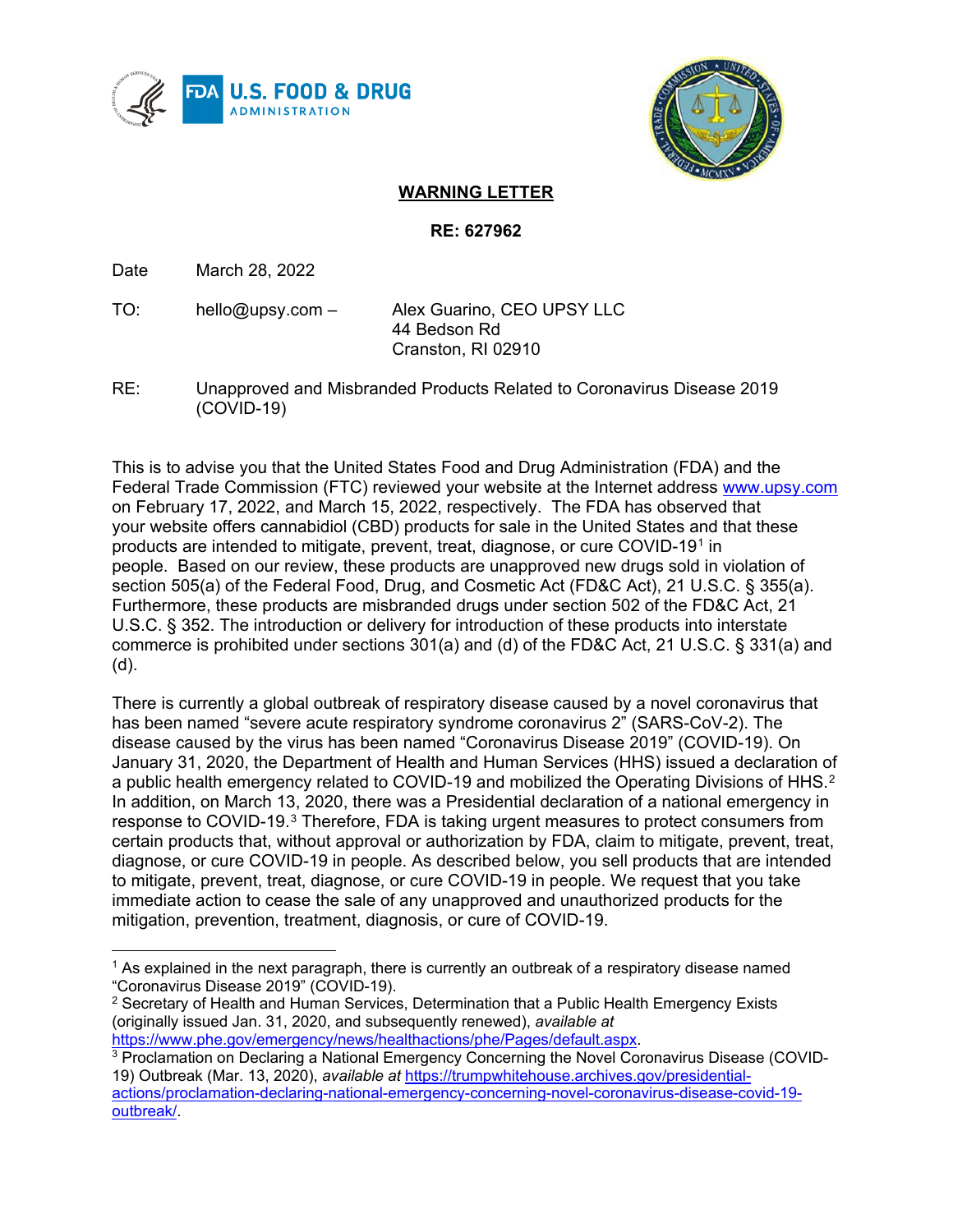Some examples of the claims on your website that establish the intended use of your products and misleadingly represent them as safe and/or effective for the treatment or prevention of COVID-19 include:

- "[A]n increasing number of doctors and researchers are exploring CBD for COVID. CBD may help patients cope with symptoms and mitigate the long-term pulmonary damage of the virus." [from your webpage [https://www.upsy.com/blogs/news/could-cbd-help-in-the](https://www.upsy.com/blogs/news/could-cbd-help-in-the-fight-against-covid-19)[fight-against-covid-19\]](https://www.upsy.com/blogs/news/could-cbd-help-in-the-fight-against-covid-19)
- "Can CBD Help with the Fight Against COVID? Some of the worst effects of COVID are caused by inflammation, and CBD is a potent anti-inflammatory." [from your webpage [https://www.upsy.com/blogs/news/could-cbd-help-in-the-fight-against](https://www.upsy.com/blogs/news/could-cbd-help-in-the-fight-against-covid-19)[covid-19\]](https://www.upsy.com/blogs/news/could-cbd-help-in-the-fight-against-covid-19)
- "Is CBD a Treatment for COVID-19? Researchers . . . are exploring how CBD may help reduce cytokine signalling [*sic*] and alleviate [acute respiratory distress syndrome,] ARDS . . . they found that CBD can mitigate ARDS-like symptoms . . . [a]nother study examining CBD and COVID made similar conclusions. Canadian researchers found extracts which contained CBD reduced inflammation in artificial skin tissue, concluding that CBD may help mitigate the 'cytokine storm' of COVID-19." [from your webpage at [https://www.upsy.com/blogs/news/could-cbd-help-in-the-fight-against-covid-19\]](https://www.upsy.com/blogs/news/could-cbd-help-in-the-fight-against-covid-19)

You should take immediate action to address the violations cited in this letter. This letter is not meant to be an all-inclusive list of violations that exist in connection with your products or operations. It is your responsibility to ensure that the products you sell are in compliance with the FD&C Act and FDA's implementing regulations. We advise you to review your websites, product labels, and other labeling and promotional materials to ensure that you are not misleadingly representing your products as safe and effective for a COVID-19-related use for which they have not been approved by FDA and that you do not make claims that misbrand the products in violation of the FD&C Act.  **Within 48 hours, please send an email to COVID-19-Task-Force-CDER@fda.hhs.gov** describing the specific steps you have taken to address these violations. Include an explanation of each step being taken to prevent the recurrence of any violations, as well as copies of related documentation. Failure to adequately correct any violations may result in legal action, including, without limitation, seizure and injunction.

FDA is advising consumers not to purchase or use certain products that have not been approved, cleared, or authorized by FDA and that are being misleadingly represented as safe and/or effective for the treatment or prevention of COVID-19. Your firm will be added to a published list on FDA's website of firms and websites that have received warning letters from FDA concerning the sale or distribution of COVID-19 related products in violation of the FD&C Act. This list can be found at [http://www.fda.gov/consumers/health-fraud-scams/fraudulent](http://www.fda.gov/consumers/health-fraud-scams/fraudulent-coronavirus-disease-covid-19-products)[coronavirus-disease-covid-19-products.](http://www.fda.gov/consumers/health-fraud-scams/fraudulent-coronavirus-disease-covid-19-products) Once you have taken actions to address the sale of your unapproved and unauthorized products for the mitigation, prevention, treatment, diagnosis, or cure of COVID-19, and any appropriate corrective actions have been confirmed by the FDA, the published list will be updated to indicate that your firm has taken such corrective actions.

This letter notifies you of our concerns and provides you with an opportunity to address them. If you cannot take action to address this matter completely within 48 hours, state the reason for the delay and the time within which you will do so. If you believe that your products are not in violation of the FD&C Act, include your reasoning and any supporting information for our consideration.